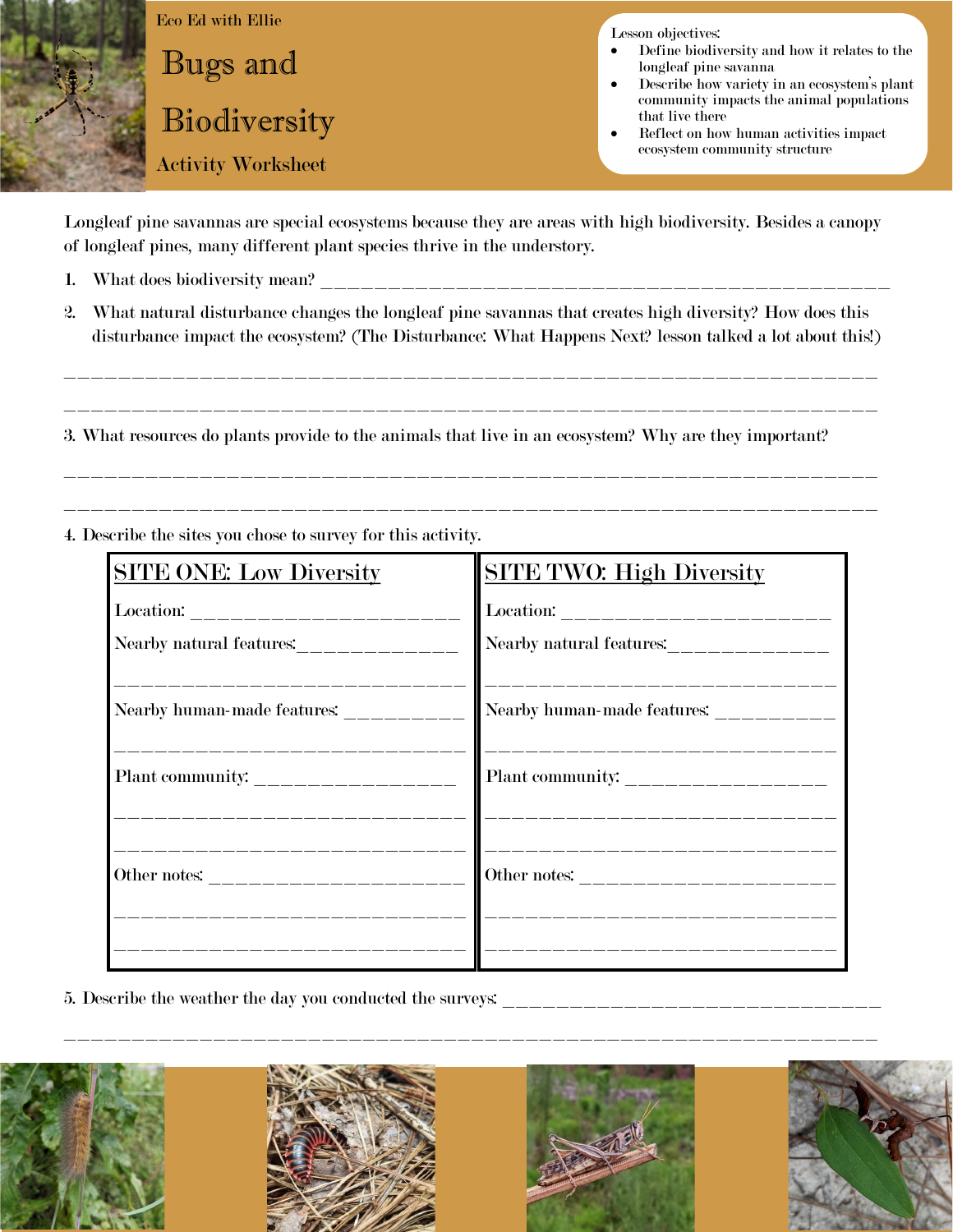This data table is to summarize observed insects and other important notes seen at your Paper Bag Pitfall Traps. Mark in the left-hand column what times the traps were set out and checked, and use the right two columns to record observations throughout the day. Observations are not necessary when the traps are first set out. Use the last row to record any extra comments about the experience.

|               | <b>SITE ONE: Low Diversity</b> | <b>SITE TWO: High Diversity</b> |
|---------------|--------------------------------|---------------------------------|
|               | Location:                      | Location:                       |
|               |                                |                                 |
| Trap Set-Up   | $\rm N\!/\!A$                  | $\rm N\!/\!A$                   |
| Time:         |                                |                                 |
| 1st Check-Up: |                                |                                 |
| 2nd Check-Up: |                                |                                 |
| 3rd Check-Up: |                                |                                 |
| 4th Check-Up: |                                |                                 |
| 5th Check-Up: |                                |                                 |
| Other notes:  |                                |                                 |